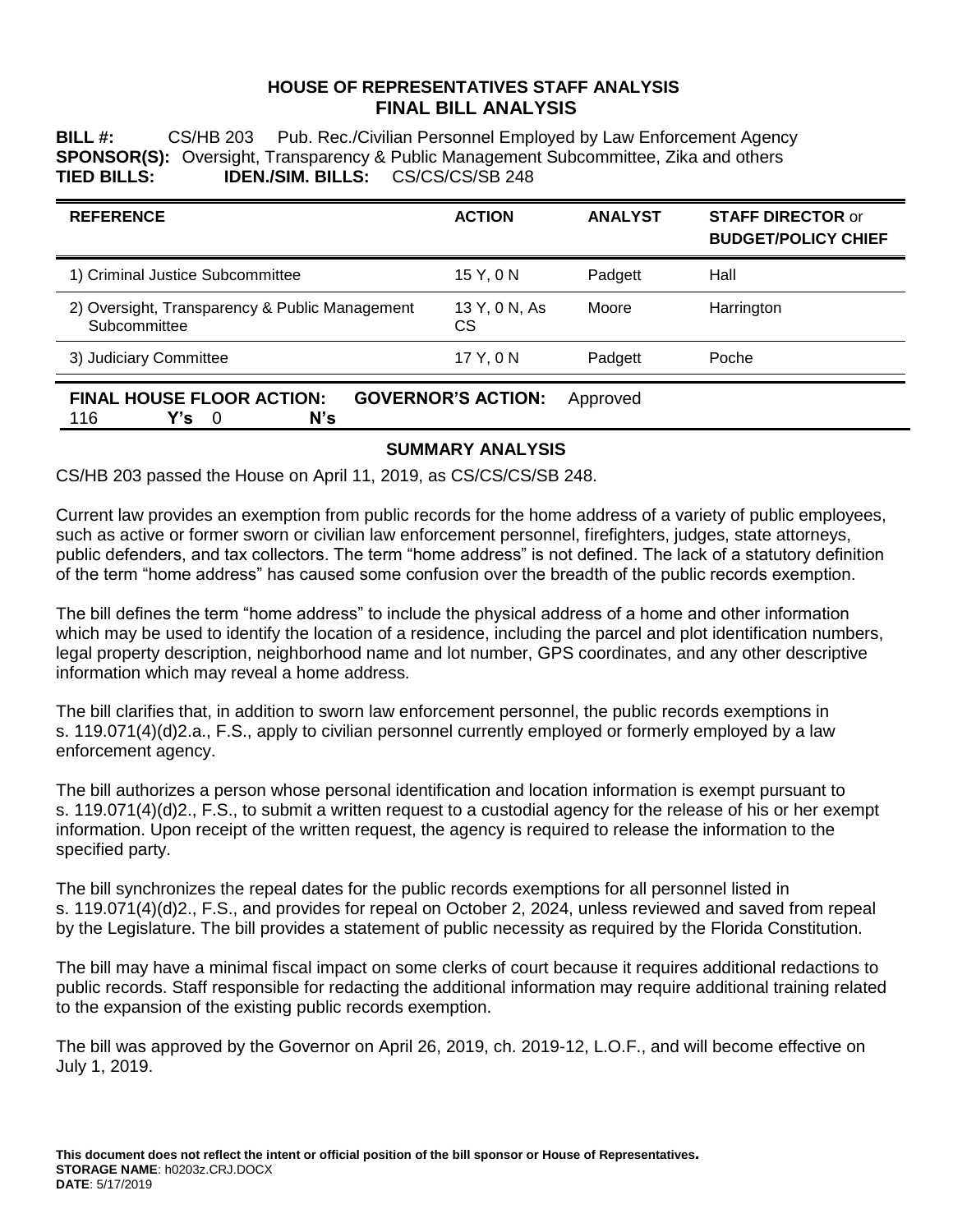# **I. SUBSTANTIVE INFORMATION**

## A. EFFECT OF CHANGES:

## **Background**

### Public Records

Article I, section 24(a) of the Florida Constitution sets forth the state's public policy regarding access to government records. The section guarantees every person a right to inspect or copy any public record of the legislative, executive, and judicial branches of government. The Legislature, however, may provide by general law for exemption from public records requirements provided the exemption passes by a two-thirds vote of each chamber, states with specificity the public necessity justifying the exemption (public necessity statement), and is no broader than necessary to meet its public purpose.<sup>1</sup>

The Florida Statutes also address the public policy regarding access to government records. Section 119.07(1), F.S., guarantees every person a right to inspect and copy any state, county, or municipal record, unless the record is exempt. Furthermore, the Open Government Sunset Review Act<sup>2</sup> provides that a public record exemption may be created or maintained only if it serves an identifiable public purpose and the "Legislature finds that the purpose is sufficiently compelling to override the strong public policy of open government and cannot be accomplished without the exemption."<sup>3</sup> In addition, the exemption may be no broader than is necessary to meet one of the following purposes:

- Allow the state or its political subdivisions to effectively and efficiently administer a governmental program, which administration would be significantly impaired without the exemption;
- Protect sensitive personal information that, if released, would be defamatory or would jeopardize an individual's safety; however, only the identity of an individual may be exempted under this provision; or
- Protect trade or business secrets. $4$

Pursuant to s. 119.15(3), F.S., a new public records exemption or substantial amendment of an existing public records exemption is repealed on October 2 of the fifth year following enactment, unless the Legislature reenacts the exemption.

#### Agency Personnel Information

Section 119.071(4)(d)2., F.S., provides exemptions from public records requirements for certain personal identifying and location information of a variety of public employees including, but not limited to, active or former:

- Sworn or civilian law enforcement personnel;
- Correctional officers:
- Firefighters;
- Judges;
- State attorneys and assistant state attorneys;
- Public defenders and assistant public defenders; and
- Tax collectors.

 1 Art. I, s. 24(c), Fla. Const.

 $2$  S. 119.15, F.S.

 $3$  S. 119.15(6)(b), F.S. *4 Id.*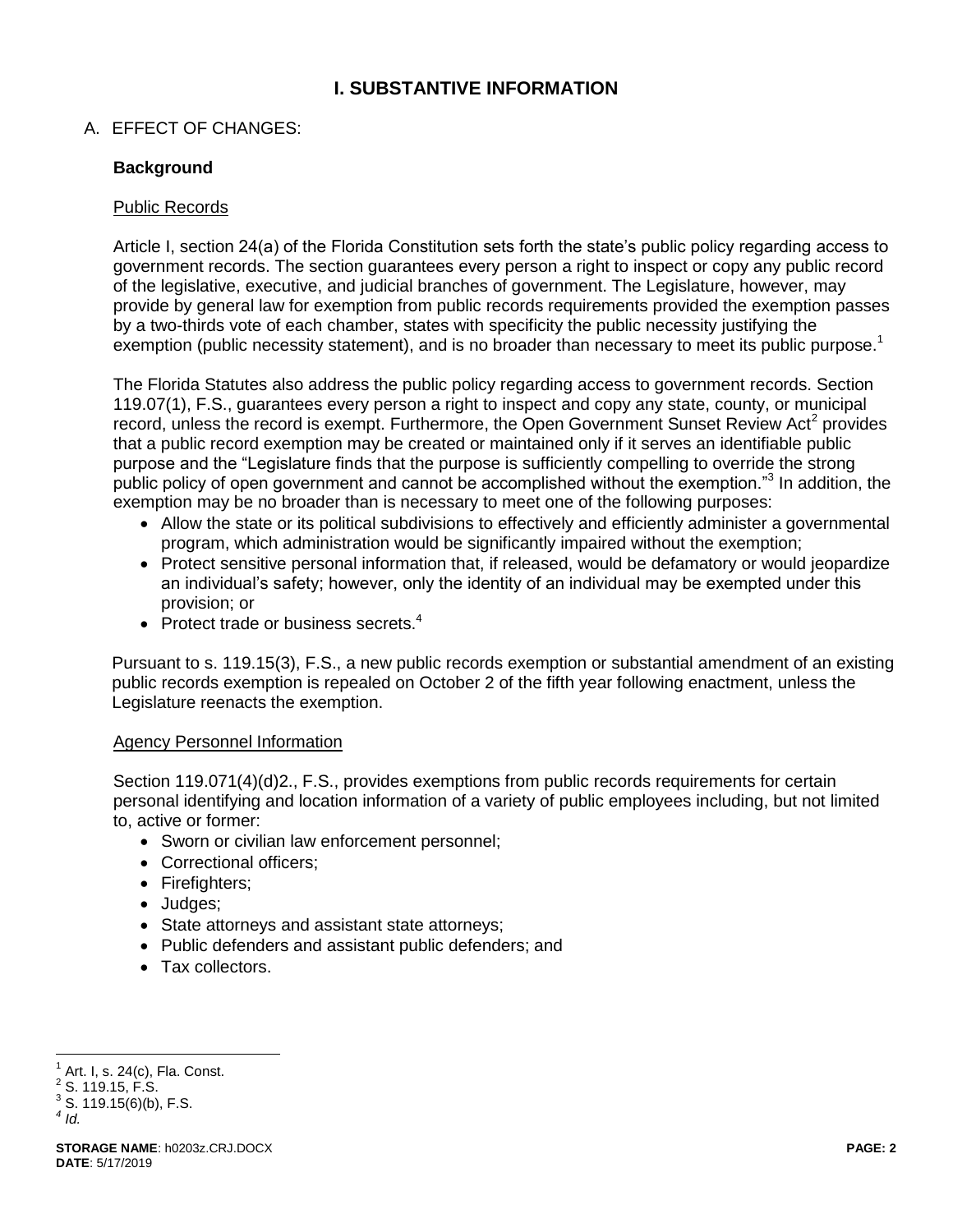The specific information that is protected for each employee group varies, but generally includes the employees' home addresses, telephone numbers, dates of birth, and photographs. The exemptions also protect certain information related to the employees' spouses and children.

The term "telephone number" is defined to include home telephone numbers, personal cellular telephone numbers, personal pager telephone numbers, and telephone numbers associated with personal communication devices.<sup>5</sup>

However, the term "home address" is not defined. The lack of a definition has caused some confusion over the breadth of the public records exemption. While it is clear a numerical address is exempt from disclosure, additional information which can lead to the location of a property has not been consistently redacted. For example, deeds, mortgages, contractor liens, and other documents are readily available in official records maintained by the clerk of court and searchable online. While the physical address may be redacted from a mortgage document, other information such as the parcel and plot identification numbers and legal property description may remain unredacted. This property information can be cross-referenced with information available from the property appraiser's office to accurately determine the location of the residence of a person whose home address is exempt under current law.

Under current law, a majority of the public records exemptions for different public employee groups listed in s. 119.071(4)(d)2., F.S., are scheduled to be repealed between 2019 and 2023, unless reviewed and saved from repeal through reenactment by the Legislature.

## **Effect of the Bill**

CS/CS/CS/SB 248 defines the term "home address" to include the physical address of a home and other information which may be used to identify the location of a residence, including the parcel and plot identification numbers, legal property description, neighborhood name and lot number, GPS coordinates, and any other descriptive information which may reveal a home address.

The bill also clarifies that the public records exemption for certain personal identification and location information that applies to sworn law enforcement personnel also applies to civilian personnel who are currently employed or were formerly employed by a law enforcement agency.

The bill authorizes an individual whose personal identification and location information is exempt to submit a written request to a custodial agency for the release of his or her exempt information. The request must specify the information to be released and the party that is authorized to receive the information. Upon receipt of the written request, the agency is required to release the information to the specified party.

The bill synchronizes the repeal dates for the public records exemptions for all personnel listed in s. 119.071(4)(d)2., F.S., and provides for repeal on October 2, 2024, unless reviewed and saved from repeal through reenactment by the Legislature.

The bill provides a statement of public necessity as required by the Florida Constitution, stating that the public records exemptions are necessary because the types of personnel and family members included in s. 119.0701(4)(d)2., F.S., are at a heightened risk of physical or emotional harm from disgruntled individuals who have contentious reactions to actions taken by such personnel or whose business or professional practices have come under the scrutiny of such personnel. The statement further provides that the descriptive property information which is not currently exempt may be used to locate home addresses which are otherwise exempt.

 $\overline{a}$  $5$  S.119.071(4)(d)1., F.S.